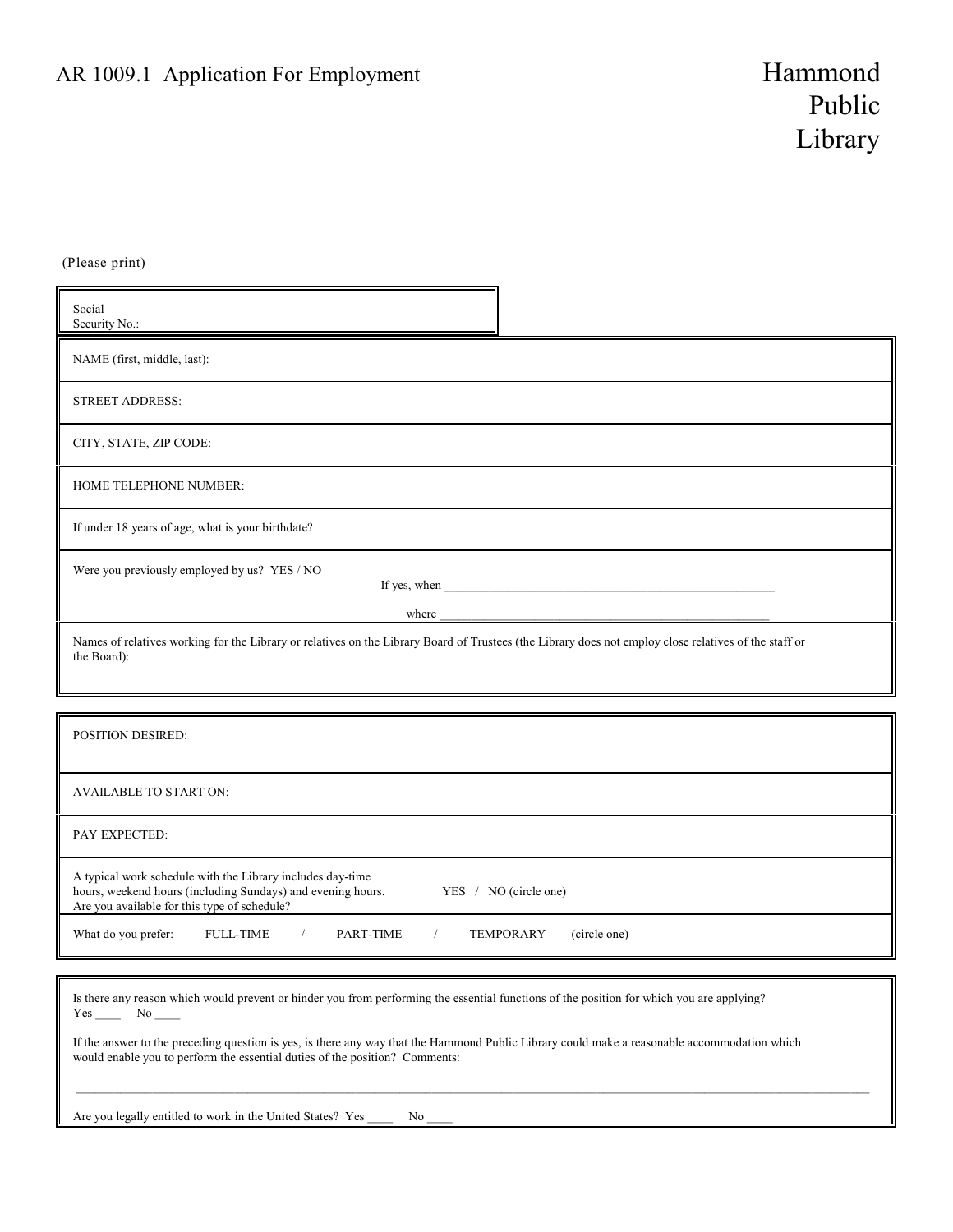| Telephone Number: |
|-------------------|
|                   |
|                   |
|                   |
|                   |
|                   |
| Termination Date: |
| Ending Pay:       |
|                   |
|                   |
|                   |
|                   |
|                   |
|                   |

| EMPLOYER NAME AND LOCATION                                             |                   |  |  |  |
|------------------------------------------------------------------------|-------------------|--|--|--|
| Supervisor's Name                                                      | Telephone Number: |  |  |  |
| Job Title:                                                             |                   |  |  |  |
| Major Duties or Responsibilities:                                      |                   |  |  |  |
|                                                                        |                   |  |  |  |
|                                                                        |                   |  |  |  |
|                                                                        |                   |  |  |  |
| Start Date:                                                            | Termination Date: |  |  |  |
| <b>Starting Pay:</b>                                                   | Ending Pay:       |  |  |  |
| If part-time employment, how many hours a week did you typically work? |                   |  |  |  |
| Reason for leaving:                                                    |                   |  |  |  |
|                                                                        |                   |  |  |  |
| May we contact this employer?                                          |                   |  |  |  |

| PERSONAL OR PREVIOUS EMPLOYMENT REFERENCES |                   |
|--------------------------------------------|-------------------|
| <b>NAME</b>                                |                   |
| Address:                                   | Telephone Number: |
| <b>NAME</b>                                |                   |
| Address:                                   | Telephone Number: |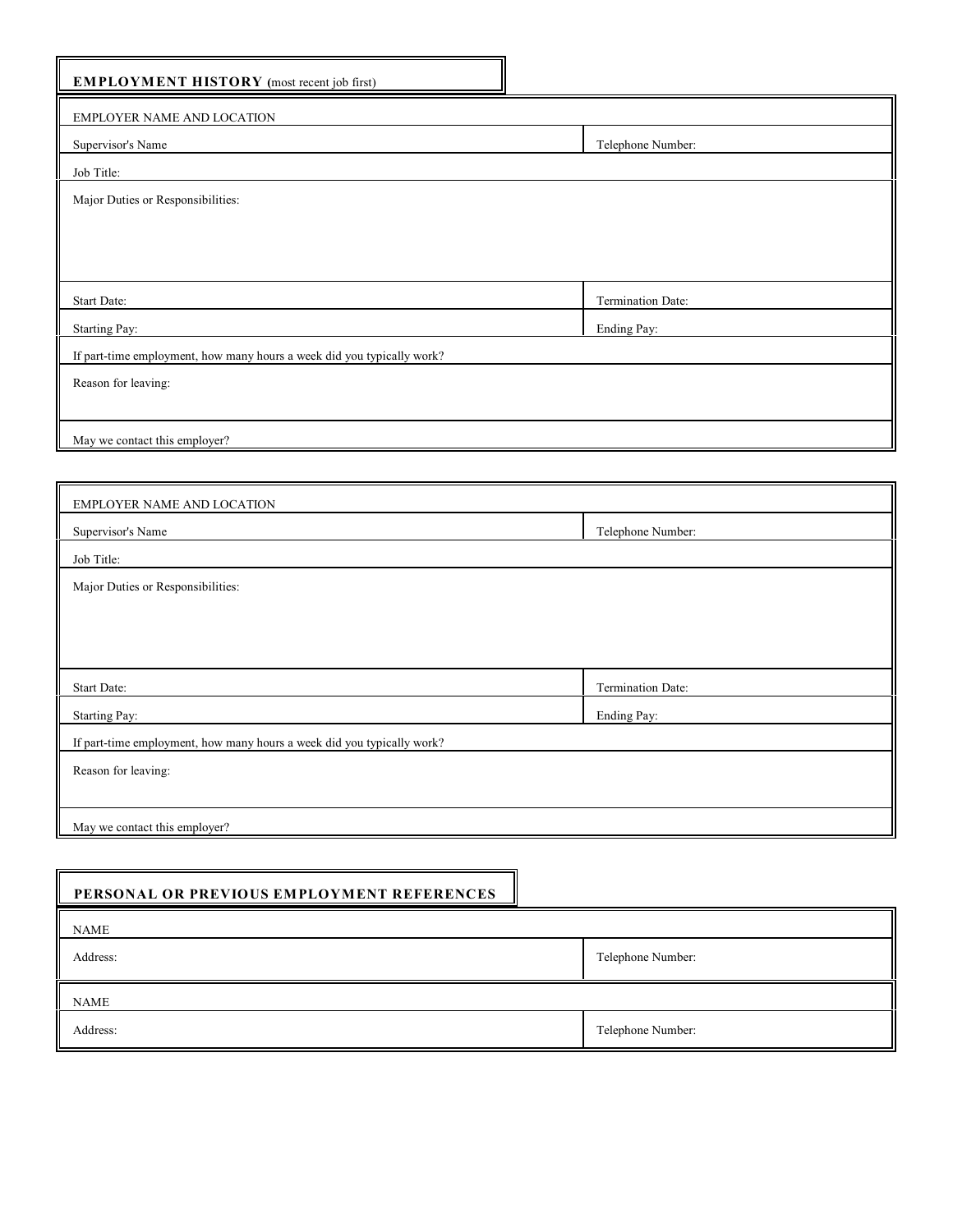| <b>EDUCATION / TRAINING</b> |                             |                 |                                    |                                  |                                                                |
|-----------------------------|-----------------------------|-----------------|------------------------------------|----------------------------------|----------------------------------------------------------------|
|                             | Name and Location of School | Course of Study | Are You<br>Currently<br>Attending? | Number of<br>Years<br>Completed? | If You Graduated, Specify<br>the Degree or Diploma<br>Received |
| High School                 |                             |                 |                                    |                                  |                                                                |
| College                     |                             |                 |                                    |                                  |                                                                |
| Graduate<br>School          |                             |                 |                                    |                                  |                                                                |
| Post-<br>Graduate           |                             |                 |                                    |                                  |                                                                |

LIST SPECIAL TRAINING OR SKILLS: (e.g., computer, machine operation, keyboarding, public service experience)

## **OTHER ACTIVITIES**

MEMBERSHIP IN PROFESSIONAL OR CIVIC ORGANIZATIONS:

VOLUNTEER SERVICE (list organization and type of service volunteered):

 READ **- Prospective employees will receive consideration without discrimination because of age, ancestry, color, disability, domicile,** national origin, political preference, race, religion, sex, or sexual preference.

- Successful applicants must comply with the regulations of the Immigration Reform Act of 1986.

- An offer of employment is not a guarantee of a permanent assignment or a permanent assignment at a specific location.

- Incomplete applications will be discarded.

- Applications will be kept on file 1 year.

 I hereby declare the information provided by me in this Application for Employment is true, correct and complete to the best of my knowledge. I understand that if employed, any misstatement or omission of fact on this application will be considered cause for dismissal. I authorize my references listed above, both employment and personal, to give any and all information concerning my previous employment and any pertinent information they have, personal or otherwise, and hereby release both the Hammond Public Library and the references listed above for all damage that may result from furnishing such information. If I am hired, I agree to abide by and conform to the Rules and Regulations of the Hammond Public Library. I understand that only the Board of Trustees for the Hammond Public Library has the authority to enter into any agreement for employment for a specific period of time and that this Application does not establish such an agreement for a specific period of time.